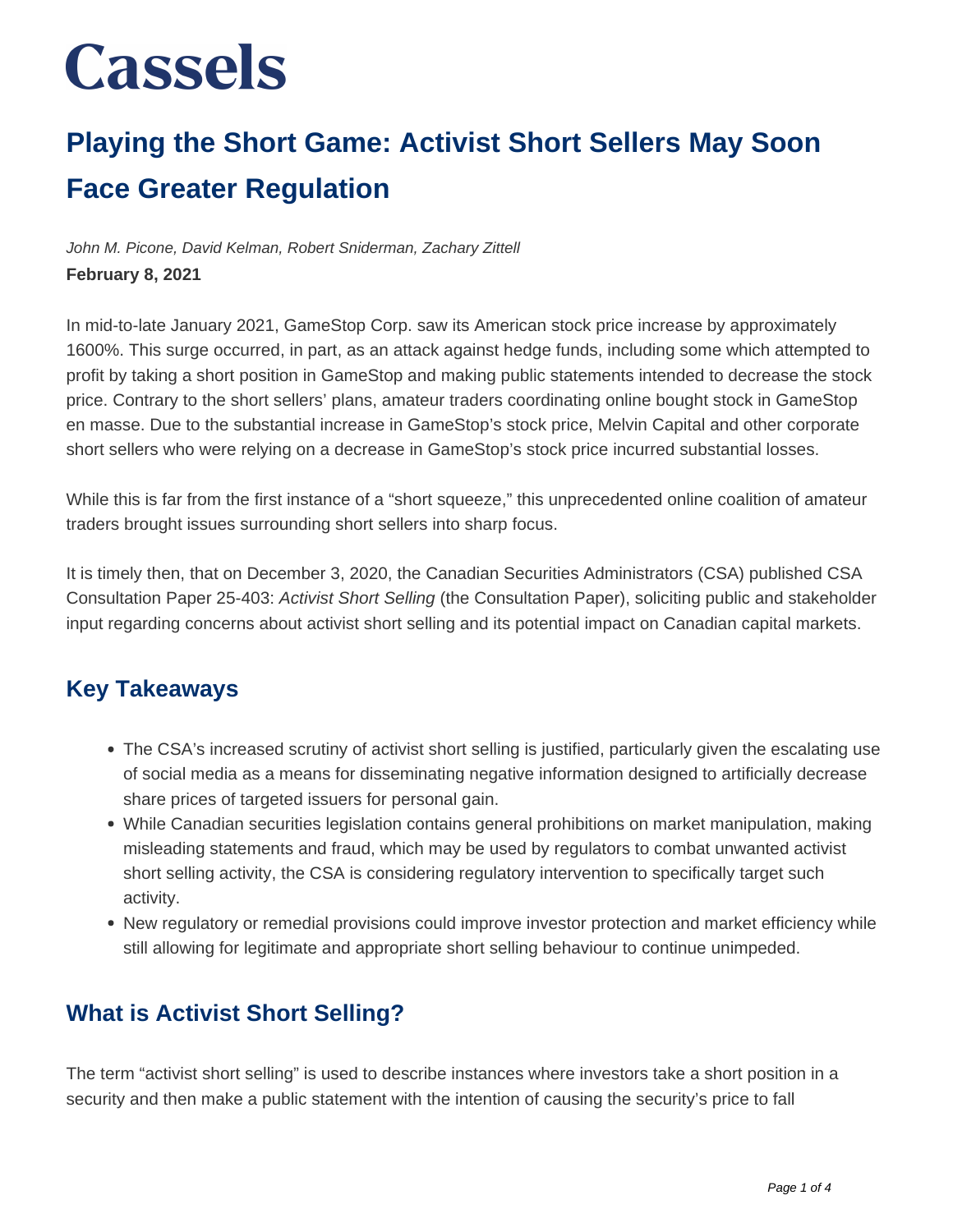(sometimes referred to as a "short report"). If the value of the security declines, the short seller realizes a profit.

Advocates of activist short selling suggest that the practice contributes to market efficiency and price discovery by identifying and correcting artificially inflated positions. Critics, however, focus on the inherent harm caused to the public market by deliberate attempts to destroy shareholder value for personal gain. These concerns are compounded by what many believe is an insufficient regulatory framework in Canada to deter and protect against short seller misconduct. There is, additionally, the question of whether the activist trading recently seen in the United States will see "copycat" cases in Canada.

### **CSA's Findings on Activist Short Selling in Canada**

The CSA conducted empirical analysis of activist short selling activities in Canada between January 2010 and September 2020. The findings are summarized as follows:

- in this period, a total of 73 Canadian issuers have been the target of 116 activist short selling campaigns;
- the most active years were 2015 (19 campaigns), 2016 (21 campaigns) and 2018 (22 campaigns). As of September 2020, there were 12 campaigns that year;
- compared to the United States, where there is an average of 21 US targets annually for every 1,000 US listed issuers, Canada has never had more than five Canadian targets for every 1,000 Canadian listed issuers;
- short sellers gravitate toward the securities of issuers and sectors where there is a perceived overvaluation (for example, 2018 saw 35% of new campaigns target the cannabis industry);
- campaigns tend to be focused on larger issuers. The median and average market capitalization of targets were \$867 million and \$4.5 billion, respectively;
- activist short selling campaigns tend to be successful. About 75% of targets experienced a negative price impact on the day of the first-campaign announcement and up to one month following;
- fraud is the most common allegation made by activist short sellers. Of all 116 campaigns, 40% involved allegations of fraud directed at the issuer, with the most common type of fraud allegation being a stock promotion (or "pump and dump") scheme;
- approximately 73% of target issuers pursued some type of response to the activist short selling campaign. Common responses included either changing or replacing top executives, hiring a new auditor or independent investigator, halting the issuer's stock from trading, pursuing a lawsuit against the activist short seller or announcing a capital market transaction; and
- following activist short selling campaigns, about 29% of targeted issuers experienced a "negative outcome" aside from a fall in the issuer's share price. The most common "negative outcome" was a class action lawsuit.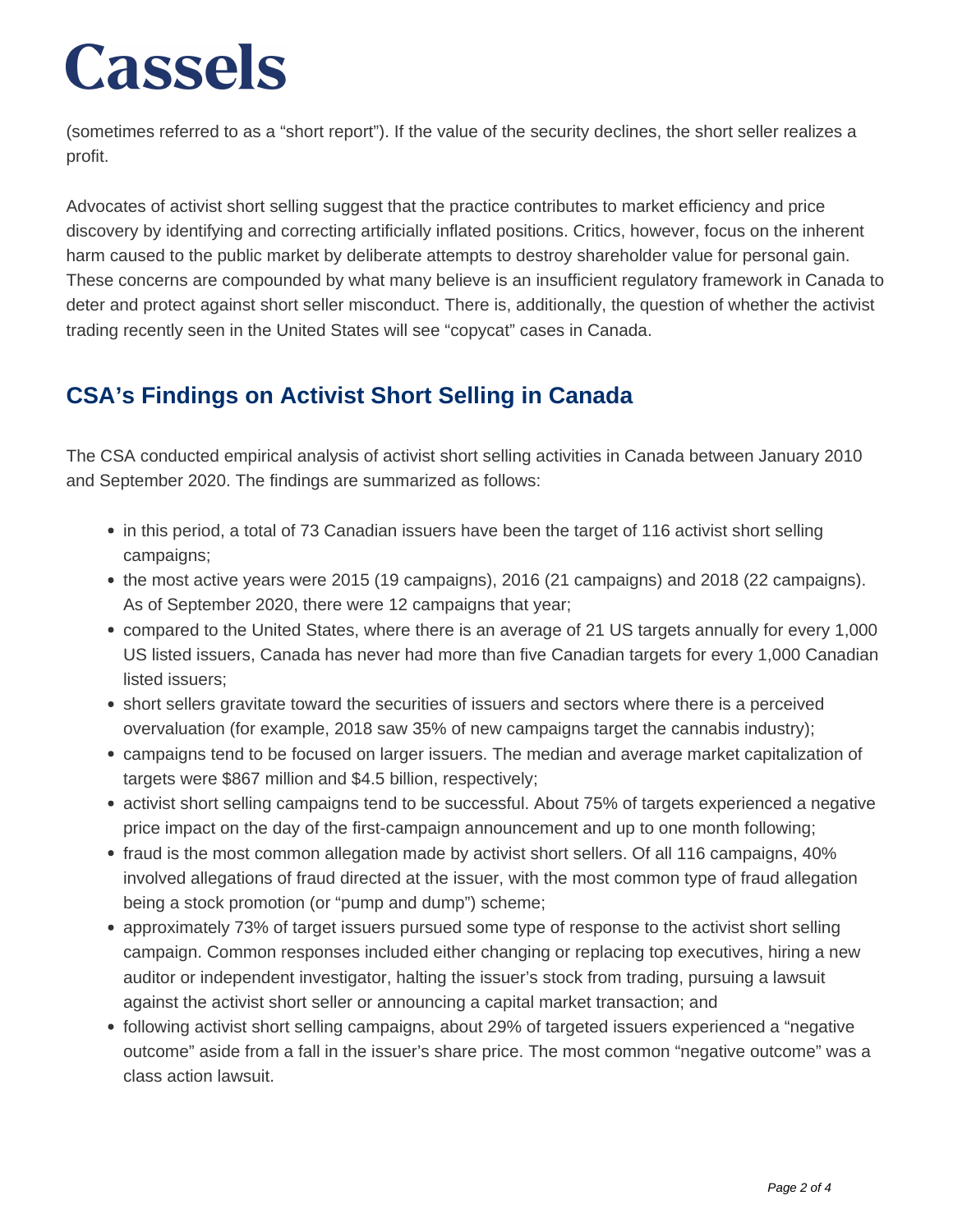### **The Regulatory Framework, Enforcement and Remedies**

Canadian securities legislation contains general prohibitions on market manipulation, making misleading statements and fraud, which may be used by regulators to combat much of the activist short selling activity that is considered undesirable by regulators.

However, the evidentiary threshold necessary to impose liability under such legislation, which requires finding a real market impact caused by the misleading/untrue statement, is seen as an obstacle to effective prosecution, including because of new complexities caused by the growing use of social media as a means for activist short sellers to broadcast their message.

Additionally, there is no mechanism under Canadian securities law for issuers or investors to directly seek damages against activist short sellers for statements made in the context of short selling campaigns. Although issuers and/or investors may commence civil proceedings, procedural delay and a lack of precedent-setting case law makes this a less effective and less certain mechanism for redress.

Given these concerns, the CSA is considering regulatory intervention that specifically targets activist short selling. The recent trend of individual investors banding together to seek their own redress against short sellers increases the potential need for intervention by the CSA.

#### **Consultation Questions**

The CSA hopes to gain an understanding of stakeholders' perceptions on activist short selling to determine the general sentiment surrounding increased regulation. The CSA asks:

- if, how and why Canadian issuers may be reluctant or limited in their ability to respond to negative activist short selling campaigns;
- whether the existing disclosure regime for short selling activities is adequate, and if more rigorous requirements could address the enumerated concerns surrounding activist short selling;
- whether the existing enforcement and remedial mechanisms adequately deter misconduct on the part of activist short sellers while protecting Canadian issuers and their investors; and
- what are examples of concerning activist short selling behaviour that is not captured by existing securities law prohibitions.

#### **Looking Ahead**

To strengthen Canada's regulatory framework, which is relatively lenient by international standards, the